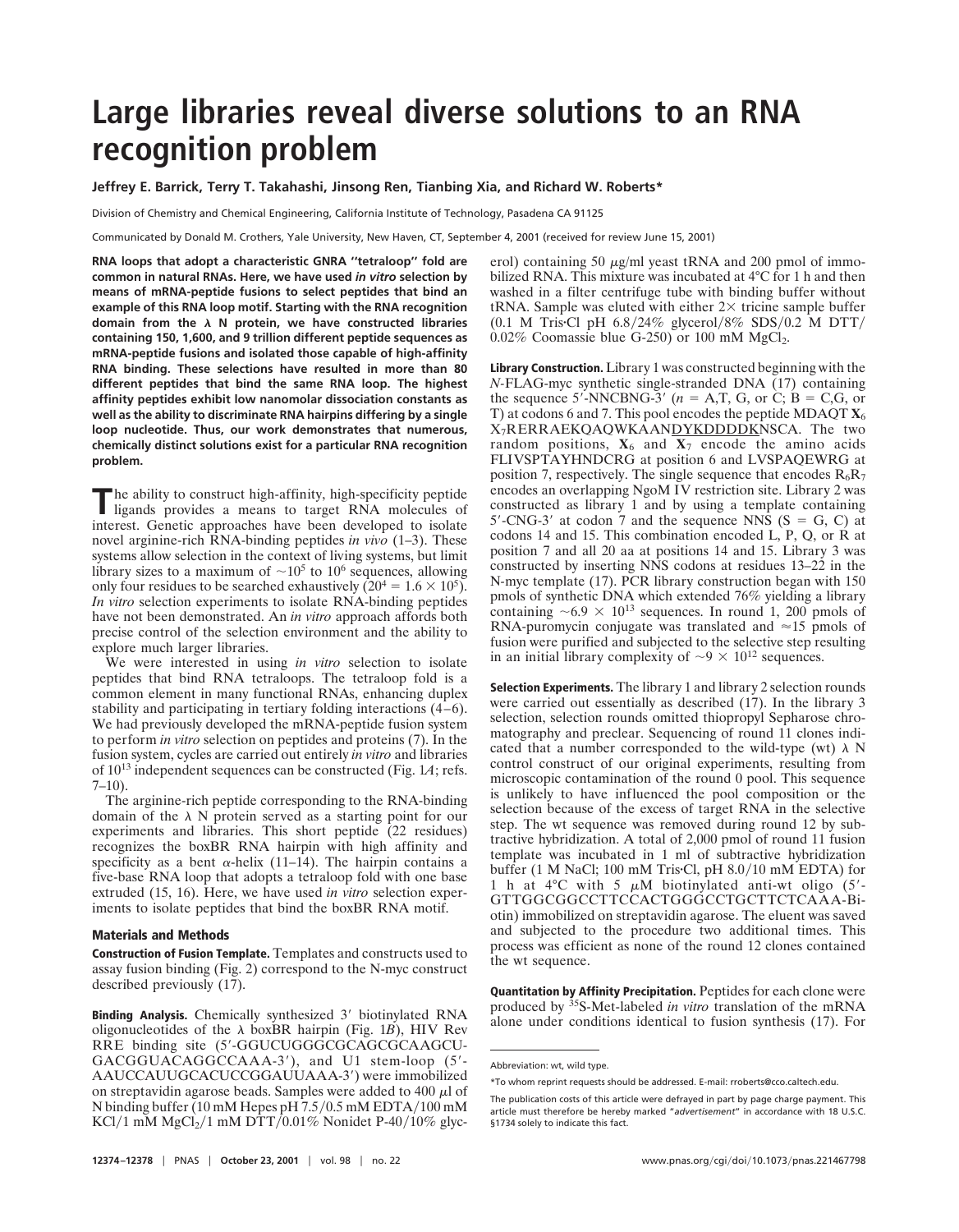

**Fig. 1.** (*A*) Selection cycle. (*B*) Constructs used. In the selection cycle, a double-stranded DNA library containing randomized codons is transcribed, generating a pool of mRNA templates. These templates are then ligated to a flexible DNA oligonucleotide containing puromycin at its 3' end. Translation of these ligated templates *in vitro* produces peptides covalently attached by means of their C terminus to the 3' end of their own message by way of a stable amide linkage—a mRNA–peptide fusion. These fusions are then converted into cDNA/mRNA hybrid fusions by using reverse transcriptase and subjected to selection on an affinity matrix.

library 2 peptides (Fig. 3), 10  $\mu$ l of crude lysate was mixed with 1 ml 200 nM immobilized boxBR in N binding buffer, washed five times with N-binding buffer and eluted with RNase A (Roche Molecular Biochemicals). For library 3 peptides (Fig. 4), 6–7.5  $\mu$ l of crude translation reaction was mixed with 160 nM of all three immobilized hairpins in 500  $\mu$ l of N binding buffer and 50  $\mu$ g/ml yeast tRNA for 1 h at 4°C and was eluted in tricine loading buffer. In both cases, the eluted peptides were run adjacent to a sample of the translation reaction on a tricine–SDS polyacrylamide gel (21), and the percentage of peptide bound was determined by PhosphorImager counting (Molecular Dynamics) of the respective gel bands.

**Fluorescence-Binding Measurements.** Peptides were constructed by means of automated synthesis and fluorenylmethloxycarbonyl or t-butyloxycarbonyl monomers. Crude peptides were purified as single peaks by means of reversed-phase HPLC and the identity was confirmed by mass spectrometry. RNA hairpins containing 2-amino purine at the second loop position (denoted 2AP-2, Table 1; substitution for  $A_8$ ) were constructed by automated RNA synthesis by using 2'-O-methyl 2-aminopurine phosphoramidite (Glen Research, Sterling, VA).

Fluorescence measurements were made essentially as in Lacourciere *et al.* (22), with excitation and emission wavelengths of 310 and 370 nm, respectively. Concentrated peptide was added stepwise to a stirred solution of 20 nM to 800 nM 2AP-2 RNA hairpin and the temperature was maintained at 20°C.

**CD Spectroscopy.** Spectra were taken on an Aviv 62 DS CD spectrometer at  $25^{\circ}$ C. The samples contained 5  $\mu$ M RNA and 6  $\mu$ M peptide in 10 mM potassium phosphate buffer (pH 7.9). The spectra of the bound peptides were determined by subtracting the free RNA and excess free peptide spectra from the spectra of the complex.



**Fig. 2.** Binding and specificity of  $\lambda$  N peptide  $\lambda$  N mRNA-peptide fusion, and  $\lambda$  N cDNA/mRNA-peptide fusion constructs. (A) Gel analysis of binding. Binding of  $35$ S-Met-labeled  $\lambda$  N mRNA-peptide fusions and cDNA/mRNA-peptide fusions to immobilized (*i*)  $\lambda$  boxBR (lanes 2 and 6), (*ii*) HIV-RRE (lanes 3 and 7) and (*iii*) U1 hairpin (lanes 4 and 8). Lanes 1 and 5 show the total amount of fusion before binding. Complexes were eluted and resolved on SDS tricine PAGE (21). (*B*) Scintillation analysis of binding and specificity. 35S-Met-labeled peptide, mRNA, and mRNA/cDNA fusions bound to immobilized boxBR, HIV-RRE, and U1 hairpins. The cDNA/mRNA and mRNA fusions bind the cognate boxBR RNA efficiently, whereas only 1–5% bind the RRE and U1 targets.

**NMR Sample Preparation.** BoxBR RNA 5'-GCCCUGAAAA-AGGGC-3' (15-mer) was synthesized by *in vitro* transcription by using T7 RNA polymerase. The RNA was purified by 20% urea-PAGE, desalted on a NAP column (Amersham Pharmacia), freeze-dried, and resuspended in NMR buffer (50 mM NaCl/10 mM phosphate, pH 6) in  $H_2O/D_2O$  (90:10, vol/vol). Complexes between the wt  $\lambda$  N (1–22) or 11–36 (1–22) and boxBR RNA were generated by addition of concentrated ( $\approx 10$ ) mM) peptide to boxBR RNA (280  $\mu$ M) with the stoichiometry monitored by inspecting the imino–proton spectra. The final sample concentrations were  $\approx$  250  $\mu$ m for the free RNA and 280  $\mu$ M for both RNA and peptide in the complexes.

**NMR Spectroscopy.** NMR spectra were collected at 25°C on a Varian INOVA 600-MHz spectrometer. A modified double gradient echo Watergate solvent-suppression pulse sequence was used to suppress the solvent peak (23). Assignments were based on reported work (13, 15, 16).

## **Results and Discussion**

It was unclear *a priori* whether an RNA-binding peptide would be functional as either a mRNA-peptide or cDNA/mRNApeptide fusion. We synthesized mRNA-peptide fusions containing the  $\lambda$ -N RNA binding domain (17) (Fig. 1*B*) and tested the ability of these molecules to bind an immobilized target. Fig. 2 shows that both the mRNA-peptide fusion and the cDNA/ mRNA-peptide fusion specifically bind the boxBR RNA target. These assays demonstrate that a significant fraction of the desired complex can be isolated (30–60%) whereas little (1–5%) is retained if noncognate biotinylated RNA targets (Rev Response Element, RRE; U1 RNA hairpin loop II, U1) are used instead of the boxBR RNA.

We designed three selections to test our ability to isolate novel tetraloop-binding peptides. In selection 1, we randomized positions 6 and 7 of the wt construct. At these positions, previous mutagenesis and structural work indicated a single sequence,  $R_6R_7$ , should be optimal for binding. The cassette contained 150 different amino acid combinations, only one of which was  $R_6R_7$ . We performed selection 1 (one round), three times in parallel.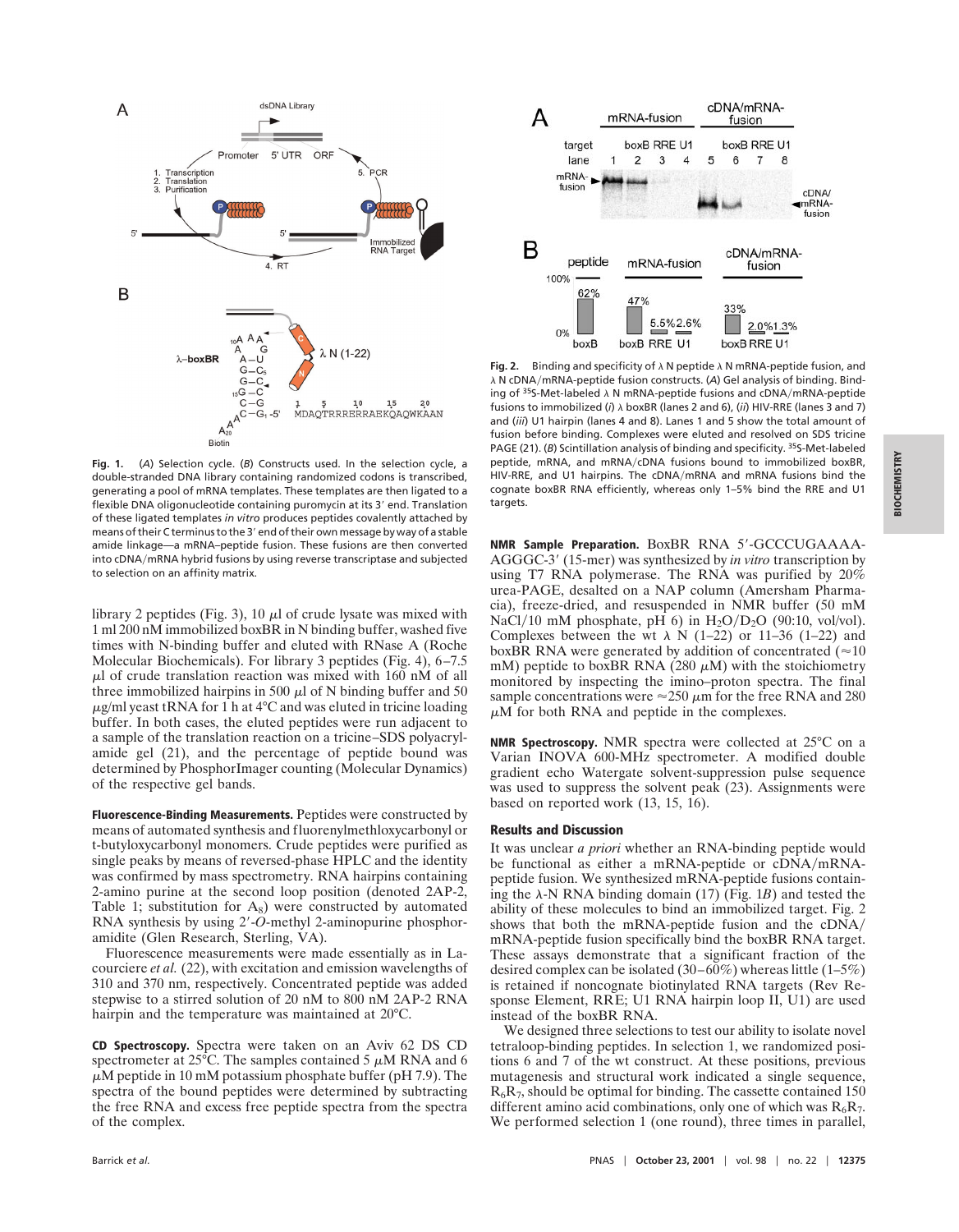

**Fig. 3.** Selection of  $\lambda$  boxBR binding peptides from library 2. (A) Sequence of library 2. The target is the boxBR RNA (Fig. 1*B*). Peptide position 7 contains a cassette encoding 4 amino acids, whereas positions 14 and 15 encode all 20 possible amino acids and one stop codon (NNGyC codons). (*B*) Binding to immobilized boxBR RNA for rounds 0-4 measured by using <sup>35</sup>S-Met-labeled fusions. Controls using the wt complex (WT) and agarose with no immobilized RNA (no boxBR) are shown. Material from the fourth round (colored bar) was cloned and sequenced. (*C*) Peptide sequences and peptide-binding affinities of selected clones. Binding affinities are given relative to the wt sequence in the same construct.

by using increasing concentrations of competitor tRNA to provide high stringency selection. A majority (85%) of the selected clones contained  $R_6R_7$  when 5 mg/ml tRNA competitor was used. Thus, increased competitor allowed good enrichment (50- to 150-fold per round) without forcing us to make the target the limiting reagent (18).

In selection 2 (Fig. 3*A*, library 2) we randomized positions 7, 14, and 15, which total 1,600 possible combinations. In the wt  $\lambda$ NyboxB complexes, residues 14 and 15 lie at the RNA-peptide interface (15, 16) and are important for binding (1, 14). After four rounds of selection, the pool binding was similar to the wt sequence (Fig. 3*B*). Analysis of 39 round-4 clones yielded 19 different sequences (Fig. 3*C*). Each peptide was constructed by means of *in vitro* translation, and the binding was assayed to immobilized boxBR RNA (Fig. 3*C*). All of the corresponding peptides bind the boxBR RNA and contain arginine at position 7. Aside from the wt  $(K_{14}Q_{15})$ , only three of the highest-affinity clones show identity with the original two residues. Indeed, a different sequence containing  $R_{15}$  emerges as a dominant motif, including  $E_{14}R_{15}$ , replacing lysine-14 with glutamic acid.

Peptides corresponding to wt  $\lambda$  N (1–22) and  $\lambda$  N (1–22;  $E_{14}R_{15}$ ) were constructed synthetically, and the binding to the boxBR RNA was measured (Table 1). Both peptides bind with high affinity to the target site (1.9 nM vs. 8.5 nM). The difference



**Fig. 4.** Selection of RNA-binding peptides from library 3. (*A*) Sequence of library 3 and the three RNA targets used (λ-boxBR, GNRA tetraloop, and P22 boxBL). Positions of identity are shown as circles. All three stems are identical. The resulting P22 stem differs from the wt sequence by 1 bp. (*B*) Binding of the rounds 0–11 mRNA-peptide pools (35S-Met-labeled) to beads containing all three immobilized hairpins. (*C*) Peptide sequences and binding affinities from rounds 11 and 12. The relative binding affinity as compared with the wt boxBR/ $\lambda$  N interaction is given. (*D*) Consensus sequence of selected clones. The residues are color-coded by amino acid type (green, hydrophobic; red, positively charged; blue, negatively charged; and yellow, polar) and the height indicates the occurrence frequency of each residue.

is small considering that a single change of  $K_{14}$  to  $A_{14}$  results in loss of more than 2 kcal/mol (13). The high specificity of  $\lambda$  N  $(1-22; E_{14}R_{15})$  may also have played an important role in its selection. The appearance of glutamic acid, though puzzling because of its negative charge, may result from favorable interaction with the helix dipole of residues 12–22 (19, 20).

Selection 3 was designed by randomizing positions 13–22 in the wt  $\lambda$  N peptide, creating a library near the complexity limit of the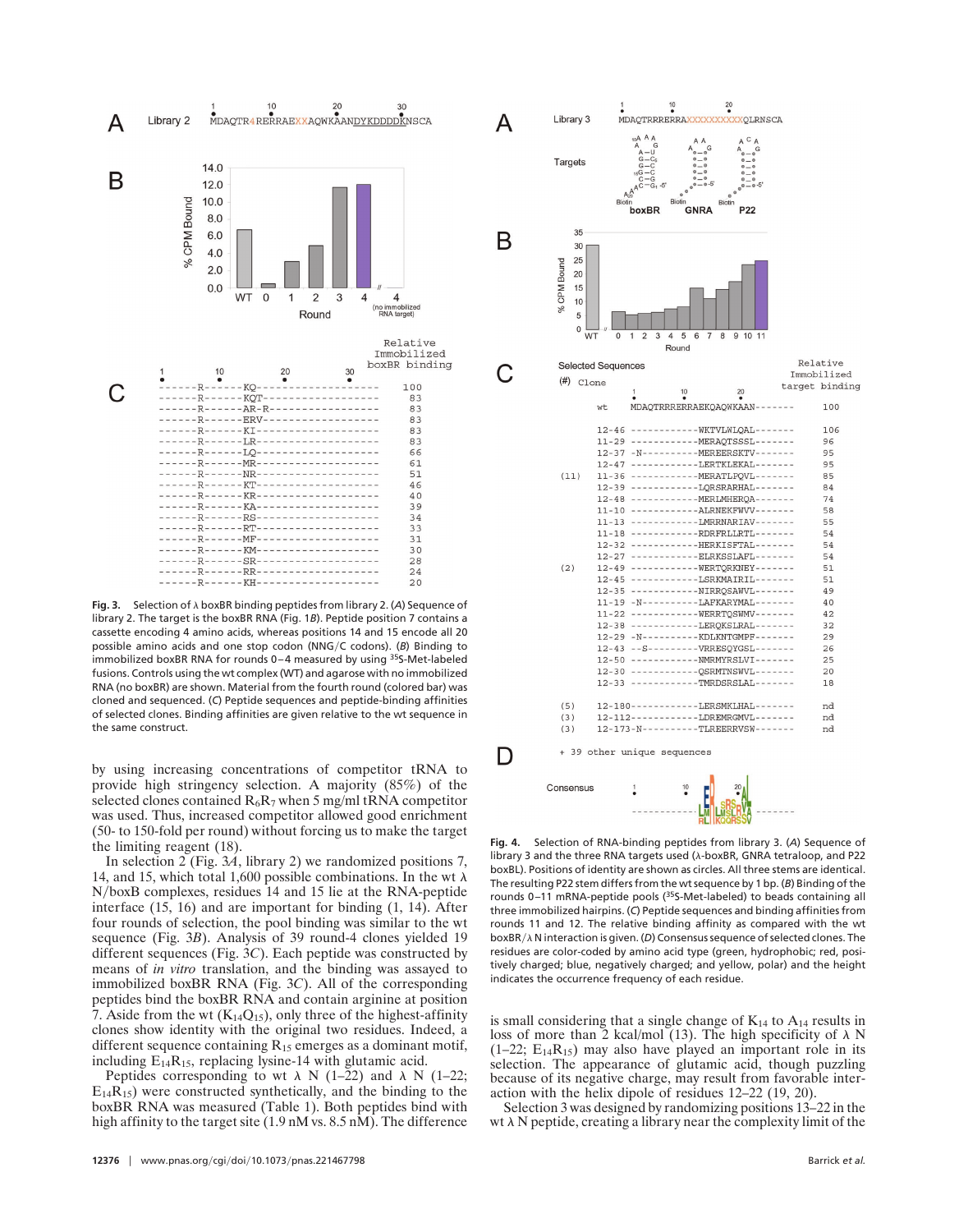**Table 1. Binding constants and specificity of selected and control peptides**

| Name                                                 | <b>BoxBR</b><br>(2AP-2),<br>пM | GNRA<br>$(2AP-2)$ ,<br>nM | P <sub>22</sub><br>$(2AP-2)$ ,<br>nМ |                    |               |               |            |
|------------------------------------------------------|--------------------------------|---------------------------|--------------------------------------|--------------------|---------------|---------------|------------|
|                                                      |                                |                           |                                      | $\lambda$ N (1-22) | $1.0 \pm 0.2$ | $9.0 \pm 0.7$ | 41 $\pm$ 3 |
|                                                      |                                |                           |                                      | Selection 2        |               |               |            |
| $\lambda$ N (1-22; E <sub>14</sub> R <sub>15</sub> ) | $8.5 \pm 2$                    | $800 \pm 150*$            | 580 $\pm$ 20                         |                    |               |               |            |
| Selection 3                                          |                                |                           |                                      |                    |               |               |            |
| 12-50 (1-22)                                         | $0.4 \pm 0.1^+$                | $9 \pm 2$                 | $14 \pm 1$                           |                    |               |               |            |
| 12-39 (1-22)                                         | $0.5 \pm 0.1^+$                | $6.5 \pm 0.7$             | $8.4 \pm 0.8$                        |                    |               |               |            |
| $11-10(1-22)$                                        | $1.9 \pm 0.5^+$                | $93 \pm 9$                | $140 \pm 10$                         |                    |               |               |            |
| 11-36 (1-22)                                         | $3.0 \pm 0.2$ <sup>†</sup>     | $288 \pm 7$               | $246 \pm 7$                          |                    |               |               |            |
| 12-47 (1-22)                                         | $3.4 \pm 0.1$                  | $81 \pm 2$                | $60 \pm 3$                           |                    |               |               |            |
| Controls                                             |                                |                           |                                      |                    |               |               |            |
| $\lambda$ N (1-11)                                   | $1,290 \pm 20$                 | $19,000 \pm 800$          | 63,000 $\pm$ 7,200                   |                    |               |               |            |
| $\lambda$ N (1-15; E <sub>14</sub> R <sub>15</sub> ) | $303 \pm 8$                    | $7,500 \pm 300$           | $12,300 \pm 200$                     |                    |               |               |            |
| 11-36 (1-22) scrambled                               | $210 \pm 25$                   | $3,400 \pm 200$           | $10,700 \pm 200$                     |                    |               |               |            |
| 12-47 (1-22) scrambled                               | $140 \pm 12$                   | $2,000 \pm 80$            | $5,200 \pm 100$                      |                    |               |               |            |

Binding constants were determined by fluorescence titration at 20°C, 50 mM KOAc/20 mM Tris·Oac, pH 7.5. All peptides contain a free amino and carboxyl terminus.  $\lambda$  N (1-11),  $\lambda$  N (1-15, E<sub>14</sub>R<sub>15</sub>), 11-36 (1-22) scrambled, and 12-47 (1-22) scrambled contain a C-terminal GY sequence to facilitate quantitation. 2AP-2 denotes a 2'-methoxy 2-aminopurine residue inserted at the second loop position. Error estimates indicate the precision of individual fits. Data for ERV from selection 2 indicates the binding is similar to  $\lambda$  N (1-22,  $E_{14}R_{15}$ ; unpublished observation).

\*Contains high uncertainty due to a small fluorescence change upon peptide addition.

†Indicates values determined by extrapolation from higher salt.

mRNA-peptide fusion method. The selection was conducted versus three different RNA targets differing only in their loop structures: (*i*) the boxBR, (*ii*) a GNRA tetraloop, and (*iii*) the P22 loop (Fig. 4*A*). Previous structural work indicated that the C-terminal helix might discriminate between different loops because it contacts the loop in the  $\lambda$  N/boxB structure (15, 16). Additionally, the N-terminal arginine-rich region shows conservation in N proteins from *Escherichia coli* phages  $\lambda$  and  $\phi$ 21, and *Samonella* phage p22, despite differences in the RNA targets (11).

Library 3 (Fig. 4*A*) began with  $\sim$ 9 trillion individual sequences, capturing the majority of the 10 trillion possible 10-aa cassettes that could exist in the library. We performed 12 rounds of selection against an equimolar mixture of three hairpins (Fig. 4 *A* and *B*; rounds 1–11). Binding to any one of the three hairpins was sufficient to allow a peptide to be selected, because each target exceeded the total number of moles of fusion peptide in the selective step. Binding stringency was controlled by addition of yeast tRNA  $(5 \text{ mg/ml})$  as a nonspecific competitor, rather than limiting target.

The sequences isolated from rounds 11 and 12 are shown in Fig. 4*C*. We generated 35S-Met-labeled peptides for 23 individual clones by means of *in vitro* translation, and we measured the fraction of each peptide that bound a mixture of the three hairpins (Fig. 4*C*). These experiments indicated that each peptide tested could bind at least one of the hairpins in the mixture. The specificity of seven individual clones, the round 11 and round 12 pools were then tested by using each individual hairpin. All showed a marked preference for the boxBR RNA as compared with the GNRA or P22 targets (data not shown).

Peptides corresponding to five of the selected sequences were constructed synthetically, and the binding constants to all three hairpins were measured by fluorescence titration (Table 1, selection 3; Fig. 5*A*). All show high affinity ( $K_d \leq 3.5$  nM) for the boxBR target, with two showing equal or better affinity than the



Fig. 5. Properties of 11-36 (1-22) vs. wt  $\lambda$  N (1-22). (A) Binding isotherm for 11–36 (1–22) and wt  $\lambda$  N (1–22) detected by fluorescence of 2AP-2-labeled boxBR in 100 mM KOAc/20 mM Tris-OAc. The fluorescence of the RNA is quenched by wt  $\lambda$  N (1-22) and enhanced by 11-36 (1-22). (*B*) CD spectra of 11–36 (1–22) and wt  $\lambda$  N (1–22). (C) NMR spectra of the BoxBR RNA alone and complex with the wt  $\lambda$  N (1-22) or 11-36 (1-22) peptides. Both peptides protect the G loop nucletide from exchange (10.7 ppm) and give rise to similar amino spectra in the RNA stem.

wt  $\lambda$  N (1–22) peptide itself. The specificity of the sequences is also quite high, with both 11–36 and 11–10 showing better specificity than wt  $\lambda$  N, particularly against the GNRA hairpin.

Given the similar specificity of the peptides, it is surprising how dissimilar the sequences are when compared with wt  $\lambda$  N. On average, there is less than one match per insert. Further, positions known to be important in the binding of  $\lambda$  N (W<sub>18</sub>, K<sub>14</sub>, and  $Q_{15}$ ) show little conservation. There is no similarity with N sequences derived from phages P22 or  $\phi$ 21 (11). Only one